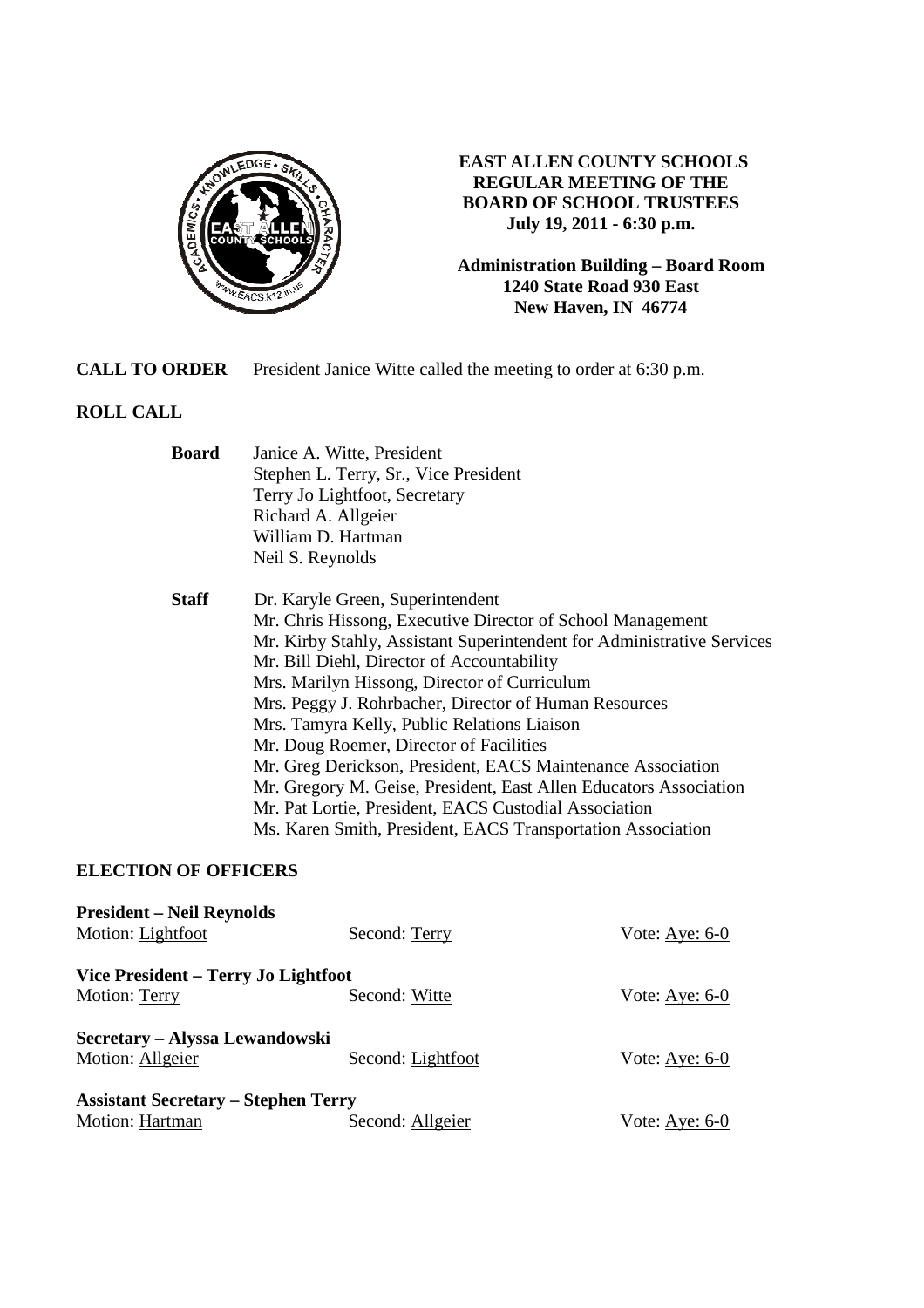#### **BOARD BUSINESS**

#### **1. Appointment of Treasurer and Deputy Treasurer**

**Motion: That Lois Goeglein be reappointed as Treasurer and Geri Freiburger be reappointed as Deputy Treasurer.** 

| Motion: Allgeier | Second: Hartman | Vote: Aye: $6-0$ |
|------------------|-----------------|------------------|
|------------------|-----------------|------------------|

#### **2. Appointment of Common Wage Committee Members**

 **Motion: That Doug Roemer be reappointed and Kirby Stahly be appointed as the EACS representatives for the Common Wage Committee.** 

| Motion: Witte | Second: Hartman | Vote: Aye: $6-0$ |
|---------------|-----------------|------------------|
|---------------|-----------------|------------------|

#### **3. Review Board Compact – Appendix J**

 **By a unanimous concensus, the Board readopted the Board Compact for the 2011-12 school year.**

## **ADOPTION OF AGENDA**

The agenda for July 19, 2011 was adopted as presented, with the addition of revised information for 11-0719-04 - Approve Application and Receipt of Funds for the Section 1003g School Improvement Grant; and the removal of 11-0719-09 - Approve Updates to Administrator Salary Groups Guideline.

## **RECOGNITIONS**

**Name Topic**  Janice Witte Job Well Done as Board President

## **HEARING OF VISITORS**

Public input was taken in a small group setting with an opportunity to have meaningful dialogue with members of the Board of School Trustees. Administrators took notes which were sent to all Board members for perusal.

**APPROVAL OF MINUTES:** June 28, 2011 Executive Session June 28, 2011 Regular Meeting

#### **INFORMATION ITEMS**

**Subject(s)**  Grant/Allocation Log –  $2<sup>nd</sup>$  Qtr. 2011 Conflict of Interest Statements for the 2011-12SY Meet & Confer Time Line Change for Economic Proposals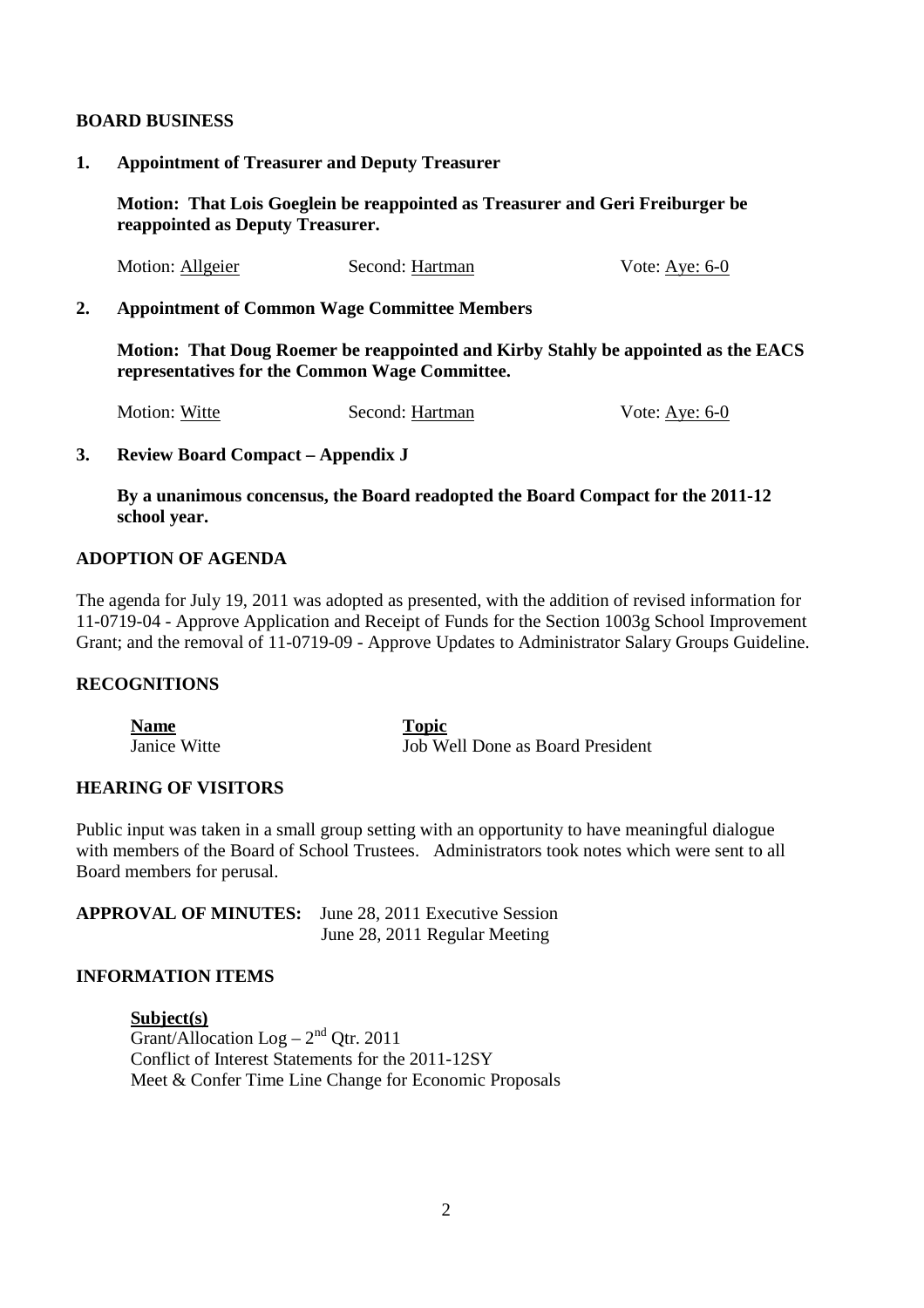## **SUPERINTENDENT COMMUNICATIONS**

| Speaker(s)   | <b>Subject</b>                                    |
|--------------|---------------------------------------------------|
| Kirby Stahly | Capital Projects and Bus Replacement Funds – 2012 |
|              | <b>Budget Information</b>                         |
|              | Disposal of Real Property – Process               |

## **ACTION AGENDA**

#### **CONSENT MOTION:**

| 11-0719-01 | <b>Approval of Human Resources</b>        |                                                                            |                  |
|------------|-------------------------------------------|----------------------------------------------------------------------------|------------------|
| 11-0719-02 | <b>Approval of Financial Reports</b>      |                                                                            |                  |
| 11-0719-03 | Approval of Meetings and Conferences      |                                                                            |                  |
| 11-0719-04 | School Improvement Grant and Addendum     | Approve Approval of Application and Receipt of Funds for the Section 1003g |                  |
| 11-0719-05 |                                           | Approval of Reading and Writing Project Network Contract                   |                  |
| 11-0719-06 |                                           | Approval of Change Order for Woodlan Asphalt Parking Lot Project           |                  |
| 11-0719-07 |                                           | Approval of Amendment to East Allen County Schools' 403(b) Plan            |                  |
| 11-0719-08 | <b>Approval of Elementary Course Fees</b> |                                                                            |                  |
|            | as presented.                             | Motion: That the Board of School Trustees approve items one through eight  |                  |
|            | Motion: Witte                             | Second: Allgeier                                                           | Vote: Aye: $6-0$ |

## **NEW BUSINESS**

- 1. District Secondary Textbook and Course Fees
- 2. Restorative Practices Support from the Lumina Foundation for Education
- 3. School Technology Advancement Account (STAA) Grant
- 4. Sprunger Educational Consultant Services Contract
- 5. Appropriation Transfer Resolution
- 6. Purchase of Laptop Computers for High School Mobile Labs
- 7. Purchase of Mobile Computer Labs for Math Pilot
- 8. Purchase of iPad2s for K-5 Elementary Classroom Teachers

## **ITEMS FROM CLOSED SESSION**

None.